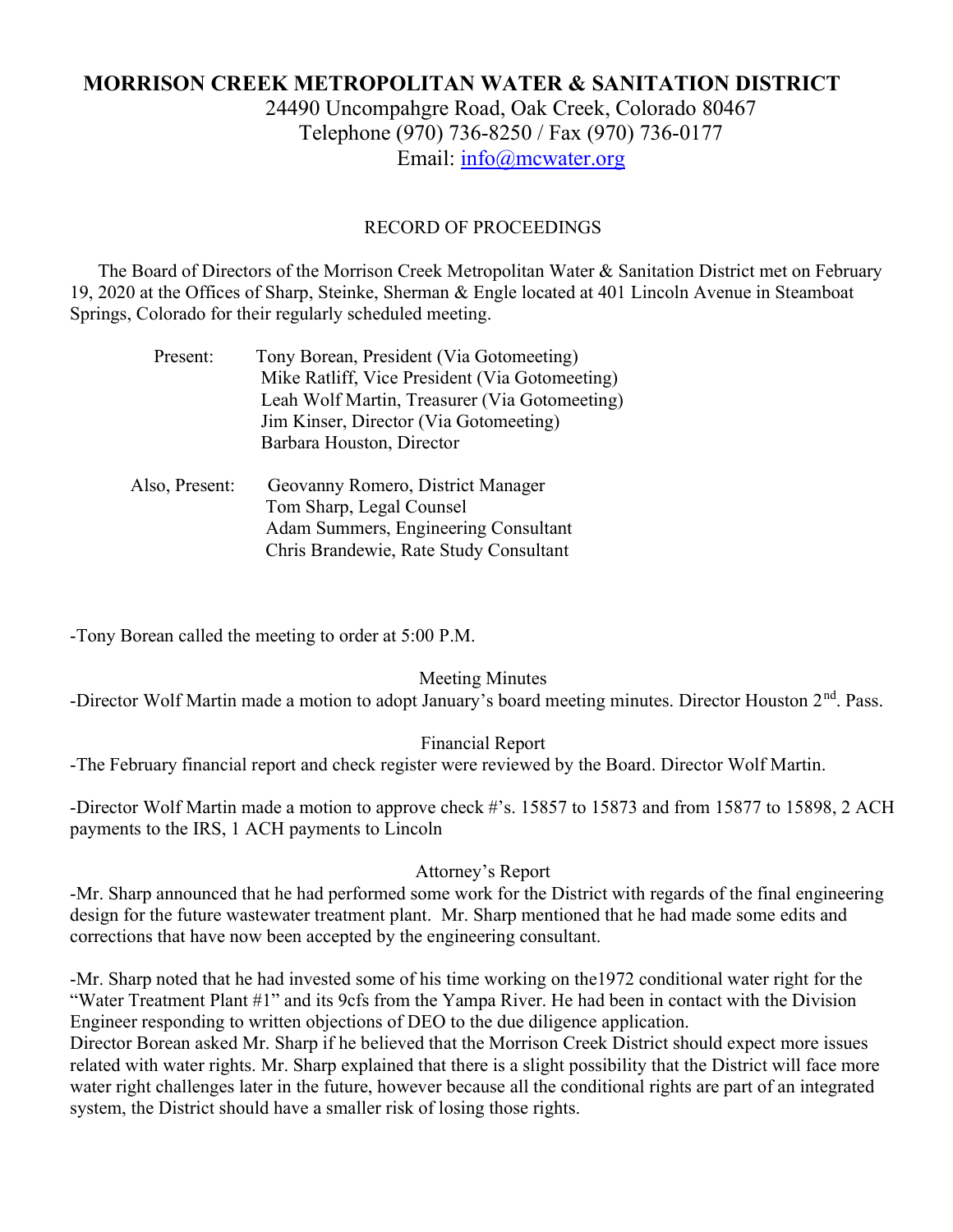# General Manager's Report

-The District Manager informed the Board that the position of Office Manager/ Admin Assistant offered by the district had been advertised. At the time 8 applicants had been identified and 3 had been scheduled for interviews the following week. A selection will take place during the following couple of weeks.

-The District Manager advised the Board that in order to comply with the directives of loaning/granting entities, the District's traditional budget style would have to be changed to a more specific "department like" allocation. The District Manager described that the District's budget should be subdivided into 3 departments (administrative, water and sewer) where the revenues from the specific services fund their pools and administration is funded by property taxes. The same will have to happened to the reserves fund and capital assets inventory, the District manager advised.

-A new grant called Small Communities Water and Wastewater Grant (SCWWG) had been identifies by the District to be a possible source of up to \$400,000 in funding. The District Manager asked that the Directors allow the District to apply for the it.

Director Ratliff made a motion to allow the President of the Board to sign for the application of the SCWWG. Director Kinser 2<sup>nd</sup>. Pass

-The District Manager informed the Board that Stagecoach Reservoir had been listed on the EPA's 303D Impaired Water Body list (Regulation 93) for lead. The District Manager had become aware of this issue just a few days prior to the board meeting. Since the District Manager had engaged with the Upper Yampa Water Conservancy District (UYWCD) as the manager of the reservoir to communicate our District's support and emphasize our desire to be involved during the process. The District Manager had also approached the District's special outside water counsel in Denver to draft a party status request and a responsive prehearing statement in support of the UYWCD's opposition to the listing

-The District Manager mentioned that the process for direct deposit of employee's paychecks had been halted for now. The reason being was that the District would have to purchase another level of software to be able to track this kind of information. The district manager did not see the expense being justifiable at the moment.

- The new cost tracking software has been purchased by the District. The staff is currently working with the developers to get the program loaded on the district's computers and to get some of the data transferred onto the new program. The District Manager is hoping to get the program up and running by the middle of March.

-The District Manager stated that year 2021 is ramping up to be a busy construction year with the District. Many projects are being reviewed some of which might be multifamily units. Development within the north area of the district would be great for the District as it has the capacity and could use the service and tap fees.

-The District Manager addressed Mr. William Glenhorn outstanding bill. The bill has been collecting late fees since 2003 when the District came out of bankruptcy. Mr. Glenhorn had not paid the original amount and has been collecting charges since. Mr Glenhorn requested that his late fees are waived since he is preparing to sell the lot. The Board rejected the petition.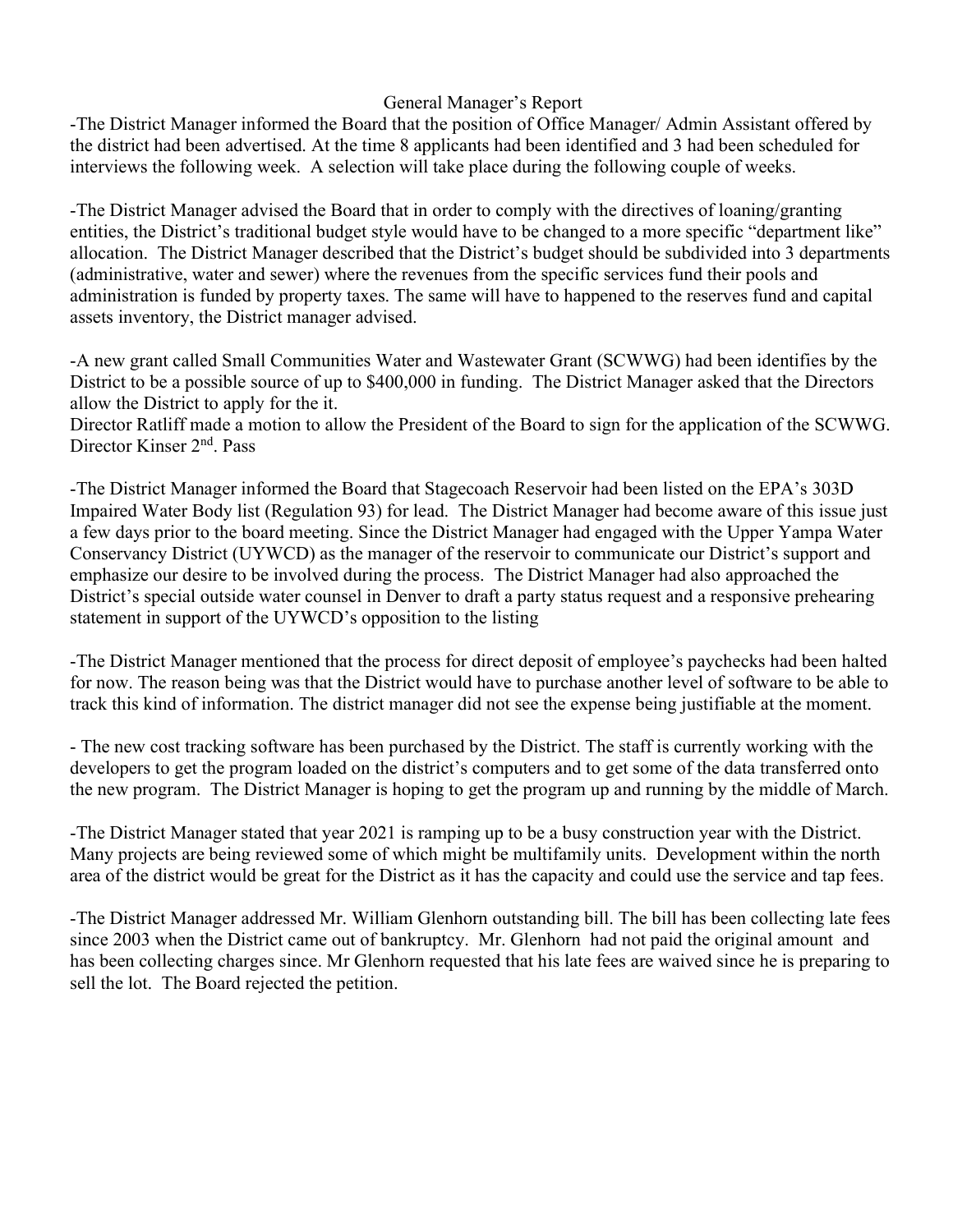## Old Business

-Mr. Summers (engineering consultant) explained to the directors that the final design contract for the new wastewater treatment plant had been revised by Counsel Sharp. All the redlines and comments from the district had been addressed and revised. The contract will then be sent to the USDA for their review and approval along with many other requirements.

Director Houston made a motion to allow the president of the board to sign the contract for the final design of the new wastewater treatment plant. Director Ratliff  $2<sup>nd</sup>$ . Pass.

- Counsel Sharp reminded the directors that perhaps during the March meeting, they should be thinking about creating a resolution creating the "Water Activity" (enterprise) which will be the borrowing agency within the District. Also, Counsel Sharp mentioned that another resolution shall be created to dissolve an old enterprise that was created 17 years ago with the purpose of extending water and sewer lines.

-Rate Study: Mr. Chris Brandewie from the Rural Community Assistance Corporation (RCAC) addressed the upcoming rate study. Mr. Brandewie explained to the Board the importance of the rate study along with the importance of having a well allocated budget and reserves and having a 5-to-10-year capital improvement plan (CIP). Mr. Brandewie communicated with the Board of the different facets and steps that he along the District Manager would take to produce an up-to-date rate study. Mr. Brandewie emphasized that the District's revenues, reserve accounts, assets and income must be well differentiated within the District's budget and financials in order to identify needs and potential sources of funding.

-The Lift Station Replacement Project is pending review and repricing from Duckels Construction. Duckels had sent the design to their electrical subcontractor for their pricing. The District Manager will try to get final pricing for the following Board meeting or prior.

-The Mixing Zone Study continues to take place in the District. The wastewater treatment plant continues to release dye through its effluent. The team from the University of Colorado has been on site collecting data and will come back a few more times later in March.

### New Business

- The District Manager stated that the District needs to start the process towards the implementation of the availability of charges fees. The implementation of these fees will be crucial for the repayment of the loans acquired by the District to replace the wastewater treatment plant. Legal Counsel Sharp stated that the District could start the process as soon as the month of march by creating a resolution to start the charges upon acquiring the debt. The District would still have to hold a hearing and the charges can only be started when the District begins repayment of any debt, Mr. Sharp stated. Mr. Sharp also stated that the District must first finalize the creation of the "Water & Sewer Enterprise" before implementing any new charges since it will be acquiring the debt.

-The request of vacation of easements from lots 59,60 and 62 on Skyhitch subdivision was brought up by the District Manager. The request had been solicited from Four Point Engineering (Walter Magill) accompanied by their vacation form. Legal Counsel Sharp stated that typically the board authorizes easement vacations upon completion of the District's completed and signed forms. Mr. Sharp was to draft the necessary forms and provide those to the requesting party. The requesting party need to resubmit their application demonstrating new easements around the perimeter of the consolidated lot as well.

Director Ratliff made a motion to approve the vacation request subject to all conditions required the Morrison Creek Water and Sanitation District. Director Houston 2nd .